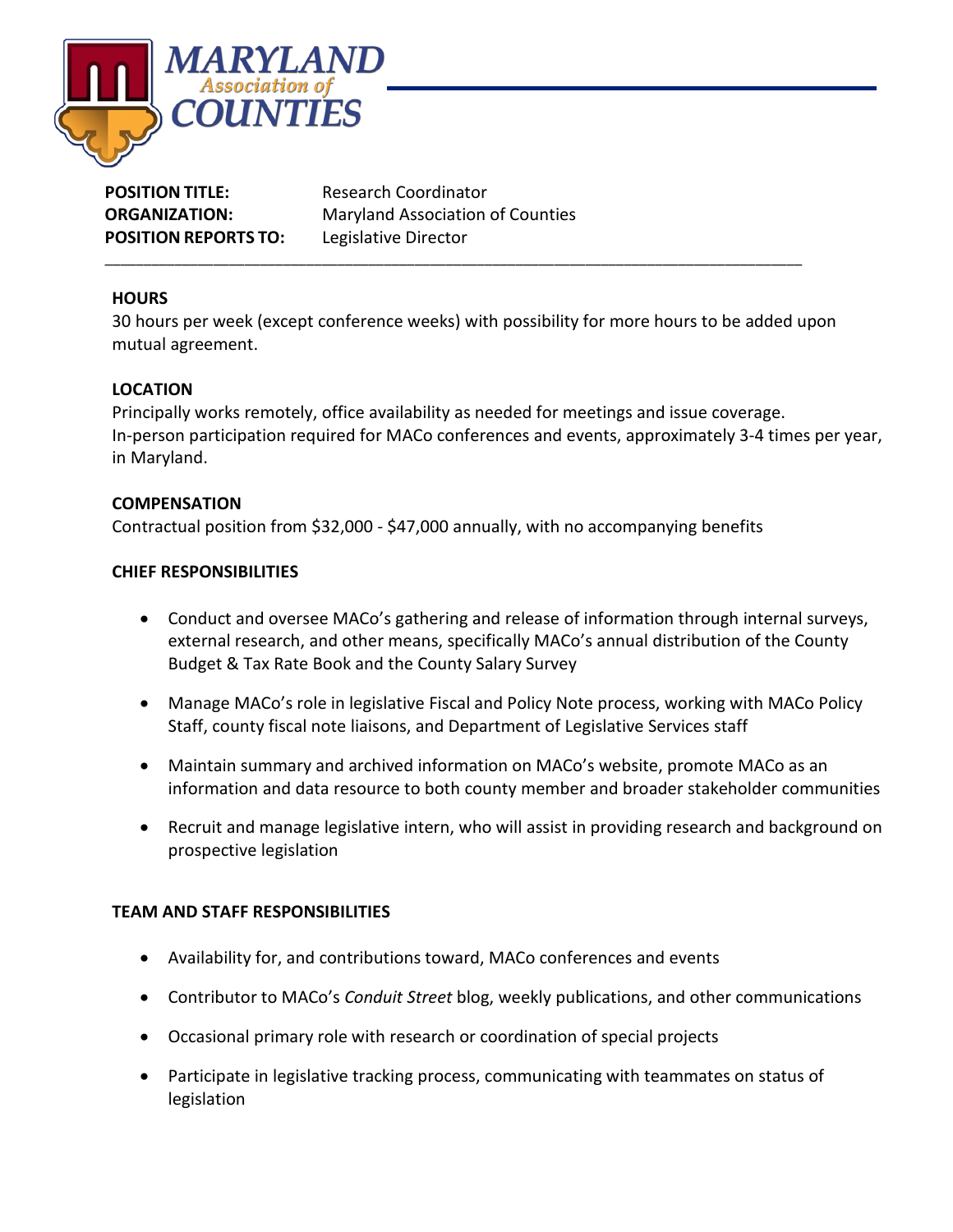### **REQUIREMENTS**

- Experience successfully managing or implementing surveys and research projects with stakeholder input
- Proven track record of understanding statistical analysis techniques, and qualitative and quantitative research methods
- Ability to internalize research with a critical lens and an eye to the real world implications of any findings
- Strong skills and experience communicating technical concepts to non-technical audiences, both in writing and verbally
- Track record of successfully driving and managing work in an environment with multiple stakeholder relationships, as a member of a diverse, multidisciplinary team
- Availability to be on-site (in Maryland) during MACo's conferences and events 3-4 times per year

#### **WORK ENVIRONMENT AND PHYSICAL DEMANDS**

- This is a REMOTE position, with in-office space available as needed for occasional meetings. Inperson participation is required during MACo's conferences and events (in Maryland), 3-4 times per year. *Maryland-based candidates – or those within reasonable driving distance – will be best suited for this role.*
- Ability to stand or sit while maintaining alertness for several hours at a time
- Ability to speak concisely and effectively communicate and problem-solve
- Ability to view/process data on computer screens for long periods of time
- Stable internet connection and standard office equipment to work remotely via the Microsoft Office Suite

### **PRIOR EXPERIENCE**

- 5-7 years of experience in a similar role conducting or analyzing research and/or legislation.
- *Applicants with a familiarity with Maryland General Assembly legislative processes or Maryland county governments will be given special consideration.*

### **EDUCATION**

• A bachelor's degree in political science, public policy, economics, public health, or a related field is strongly preferred.